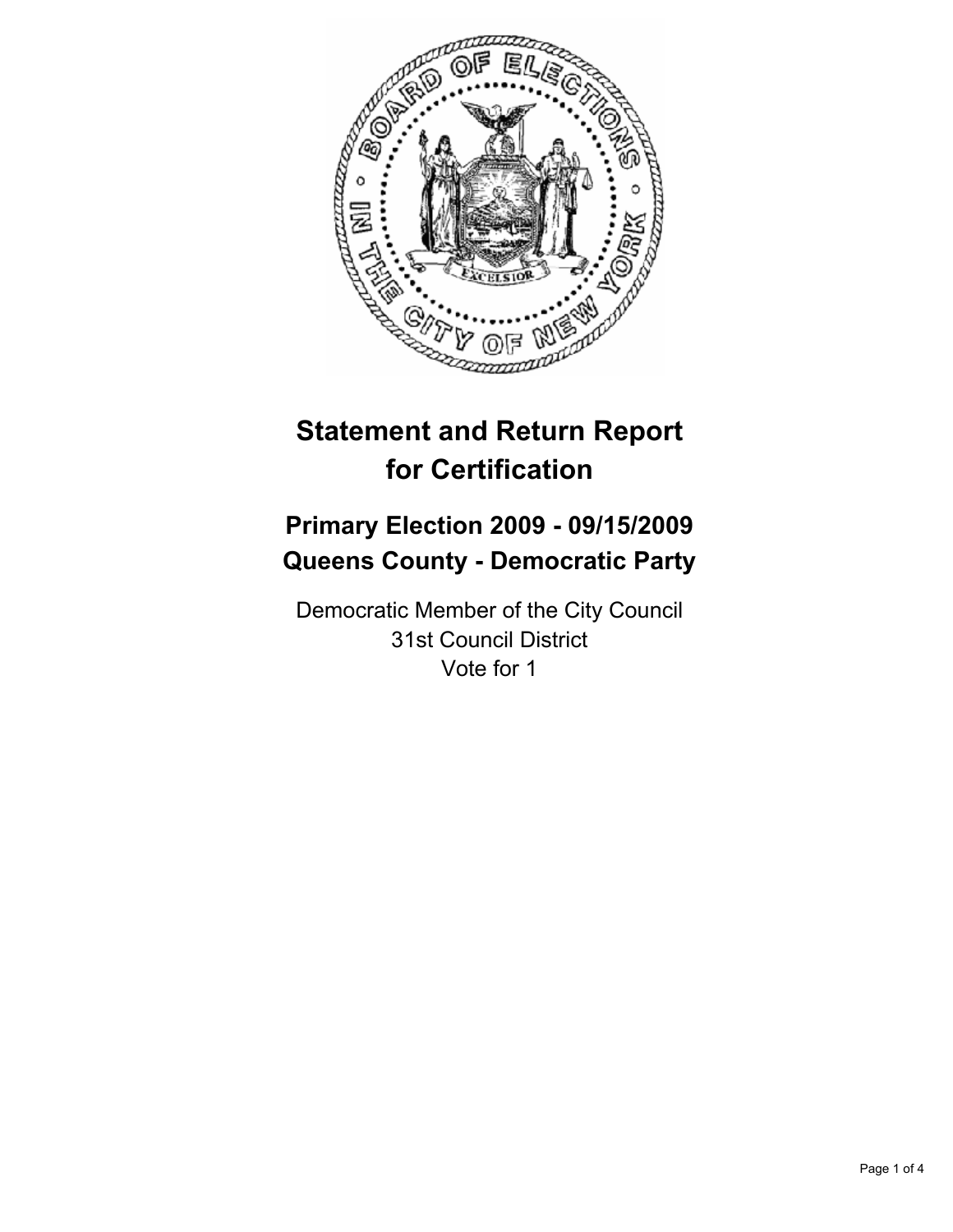

## **Assembly District 23**

| <b>Total Votes</b>          | 1.357 |
|-----------------------------|-------|
| MARQUEZ CLAXTON (WRITE-IN)  |       |
| JAMES SANDERS JR.           | 800   |
| <b>FREDERICK A LEWIS II</b> | 110   |
| <b>JACQUES M. LEANDRE</b>   | 105   |
| <b>LOU GRAYS</b>            | 86    |
| <b>MICHAEL R DUNCAN</b>     | 113   |
| <b>MARQUEZ CLAXTON</b>      | 142   |
| <b>AFFIDAVIT</b>            | 12    |
| ABSENTEE/MILITARY           | 123   |
| <b>EMERGENCY</b>            | 0     |

## **Assembly District 29**

| <b>EMERGENCY</b>            |       |
|-----------------------------|-------|
| ABSENTEE/MILITARY           | 31    |
| <b>AFFIDAVIT</b>            | 20    |
| <b>MARQUEZ CLAXTON</b>      | 444   |
| <b>MICHAEL R DUNCAN</b>     | 590   |
| <b>LOU GRAYS</b>            | 154   |
| <b>JACQUES M. LEANDRE</b>   | 940   |
| <b>FREDERICK A LEWIS II</b> | 95    |
| JAMES SANDERS JR.           | 952   |
| JOHN W. CRONIN (WRITE-IN)   |       |
| MARQUEZ CLAXTON (WRITE-IN)  | 1     |
| <b>Total Votes</b>          | 3.177 |

# **Assembly District 31**

| <b>EMERGENCY</b>            | 16    |
|-----------------------------|-------|
| ABSENTEE/MILITARY           | 203   |
| <b>AFFIDAVIT</b>            | 27    |
| <b>MARQUEZ CLAXTON</b>      | 359   |
| <b>MICHAEL R DUNCAN</b>     | 442   |
| <b>LOU GRAYS</b>            | 206   |
| <b>JACQUES M. LEANDRE</b>   | 653   |
| <b>FREDERICK A LEWIS II</b> | 292   |
| JAMES SANDERS JR.           | 1,505 |
| MARQUEZ CLAXTON (WRITE-IN)  |       |
| <b>Total Votes</b>          | 3,458 |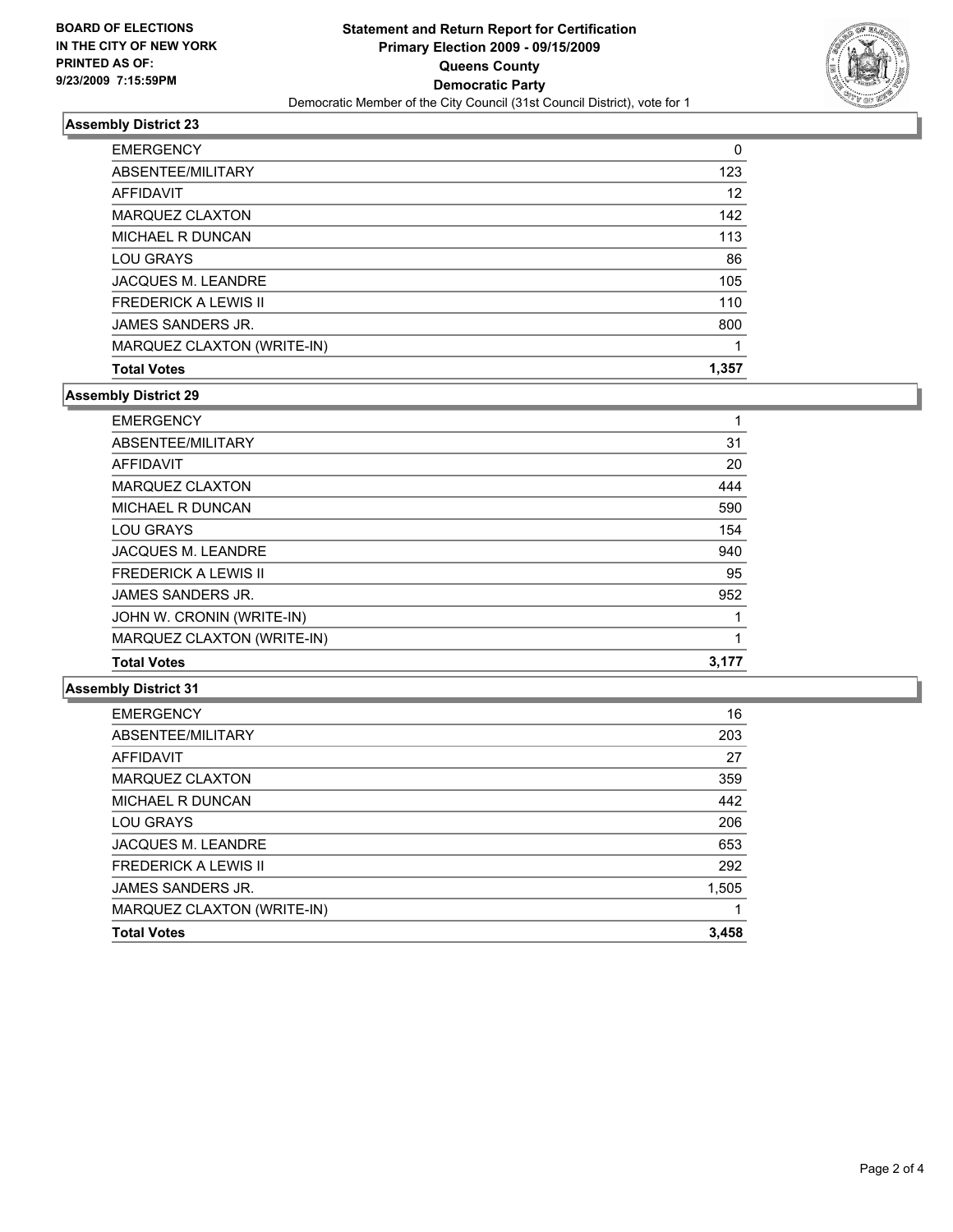

### **Assembly District 32**

| <b>EMERGENCY</b>            | 0  |
|-----------------------------|----|
| ABSENTEE/MILITARY           |    |
| AFFIDAVIT                   | 0  |
| <b>MARQUEZ CLAXTON</b>      |    |
| <b>MICHAEL R DUNCAN</b>     | 15 |
| LOU GRAYS                   | 10 |
| <b>JACQUES M. LEANDRE</b>   | 18 |
| <b>FREDERICK A LEWIS II</b> |    |
| JAMES SANDERS JR.           | 32 |
| <b>Total Votes</b>          | 89 |